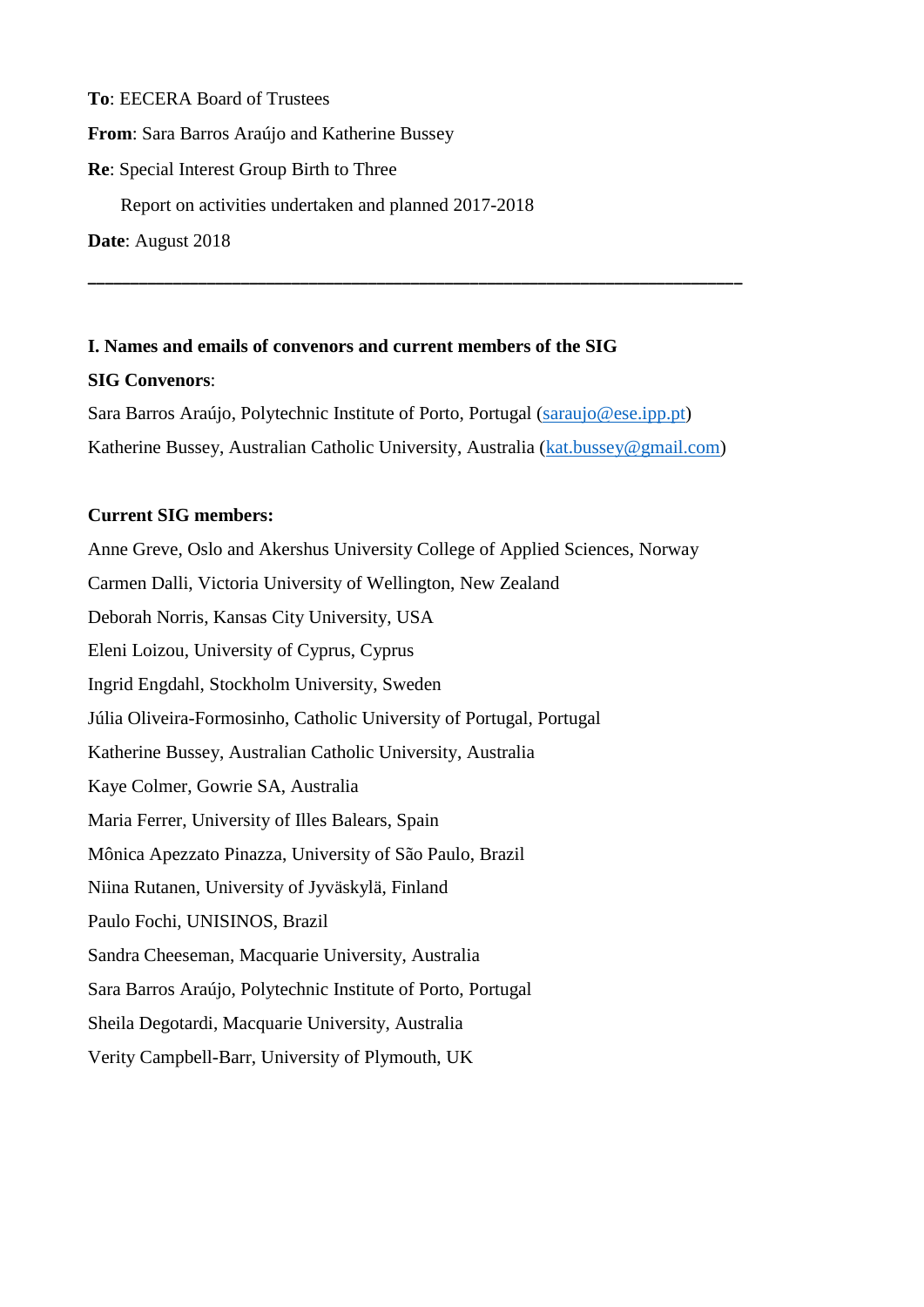# **II. Activities undertaken by the SIG in past year**

The activities of the SIG during the past year are summarised in the following points:

## *(i) Full alignment with EECERA SIG membership requirements*

During the past year, the SIG reached a full alignment with EECERA SIG requirements in regards to membership. As listed above, the SIG is now integrated by 16 formal members. Besides these, the SIG Birth to Three also integrates 27 non-formal members that accompany the SIG's activities. These researchers are not members of EECERA, and occasionally attend the conference, however, we acknowledge their contributions and expect that the collaboration with the SIG could constitute a motivation for a more formal participation in this network.

## *(ii) Activities of the SIG during the 27th EECERA Conference*

During the 27<sup>th</sup> EECERA Conference, held in University of Bologna, the following activities took place:

- Annual SIG members meeting, that allowed for sharing information on the SIG's current status, current research initiatives and prospective opportunities for collaboration, especially through a book proposal that could bring together international perspectives on the SIG's research foci;

- Participation on the annual SIG Convenors meeting. The SIG Birth to Three was represented by Sara Barros Araújo.

- Presentation of two self-organised symposia, composed as follows:

**Contributors to quality in infant-toddler early childhood programs? Perspectives from the inside, outside and in-between | Chair: Sheila Degotardi** Infants' encounters with curriculum – the benediction as invitation to participate – Sandra Cheeseman

Influences on quality interactions – the outsider perspective – Deborah Norris

A sequential analisys of educator-infant conversations in early childhood centres: Exploring the learning potential of in-between – Sheila Degotardi

**Professional reflection and professional development for practitioners working**  with babies and under threes | Chair: Peter Elfer

Developing close thoughtful attention to children and families in early years pedagogy: the contribution of work discussion groups

Peter Elfer, Sue Robson, Sue Greenfield, Dilys Wilson & Antonia Zachariou

Professional preparation for working with toddlers: Examining the role and meaningfulness of pedagogical dimensions

Sara Barros Araújo

Reconceptualizing infant teaching: The impact of a professional development program

Eleni Loizou & Susan Recchia

## *(iii) Preparation of the SIG's participation in EECERA Conference 2018*

The preparation encompassed the organization of conditions for the annual SIG members meeting in Budapest, in August 18;